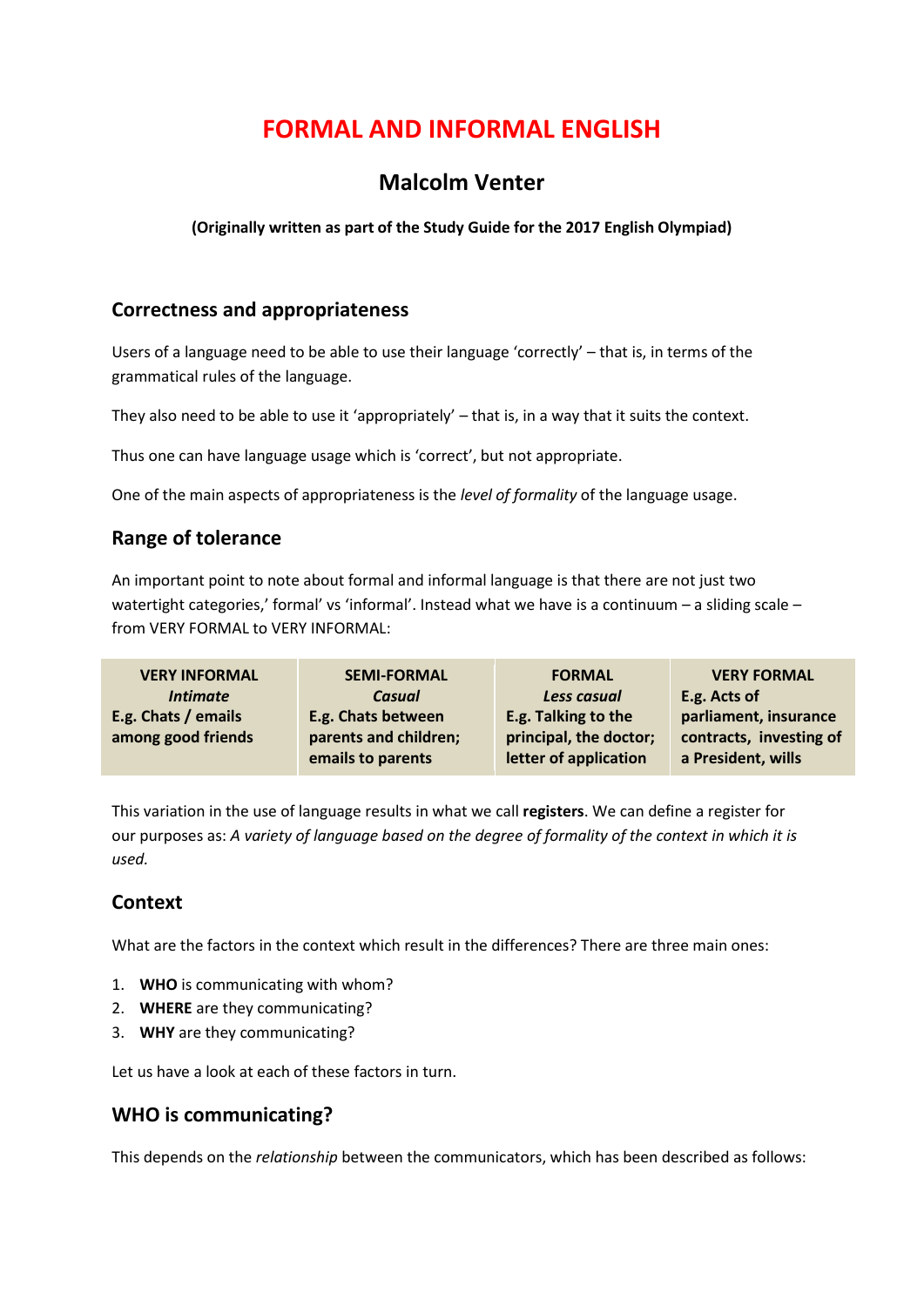Relationships in fact vary along a continuum, from close to remote. At the one end are husbands, wives, children, parents and other intimates, and at the other end the Queen or the President, perhaps, with acquaintances and senior and junior colleagues spaced out appropriately along the way.

So here again your see not just two extremes, but a continuum.

This relationship is determined by two factors:

|                     | <b>STATUS</b> – subordinate or superior on social scale LEVEL OF FAMILIARITY – how well they know each |
|---------------------|--------------------------------------------------------------------------------------------------------|
| / in work situation | other                                                                                                  |

#### **WHERE are they communicating?**

This depends on *situation* in which one is communicating:

| <b>MORE FORMAL PLACE</b> (e.g. classroom) | <b>LESS FORMAL PLACE</b> (e.g. playground) |
|-------------------------------------------|--------------------------------------------|
|-------------------------------------------|--------------------------------------------|

### **WHY are they communicating?**

Two questions are relevant here:

| 1. Is the purpose serious (e.g. an exam)? | 2. Is the purpose less serious (e.g. chatting)? |
|-------------------------------------------|-------------------------------------------------|
|-------------------------------------------|-------------------------------------------------|

#### **Vocabulary differences**

The words we choose as a result of these three factors once again reflect the continuum we mentioned earlier:

| <b>VERY INFORMAL</b>  | <b>SEMI-FORMAL</b> | <b>FORMAL</b>          | <b>VERY</b>     |
|-----------------------|--------------------|------------------------|-----------------|
| <i>Intimate</i>       | Casual             | Less casual            | <b>FORMAL</b>   |
| Colloquial language / | Colloquial         | General vocabulary     | <i>Distant</i>  |
| colloquialisms;       | language /         | which does not include | Big / technical |
| slang / slangisms     | colloquialisms     | colloquial language /  | words           |
|                       |                    | colloquialisms or      |                 |
|                       |                    | slang / slangisms      |                 |

Here are some examples of **formal** vs **colloquial** vocabulary:

| <b>FORMAL</b> | <b>COLLOQUIAL</b> |  |
|---------------|-------------------|--|
| child         | kid               |  |
| device        | contraption       |  |

The distinction between **slang** and **colloquial** is not always clear, but there are some differences: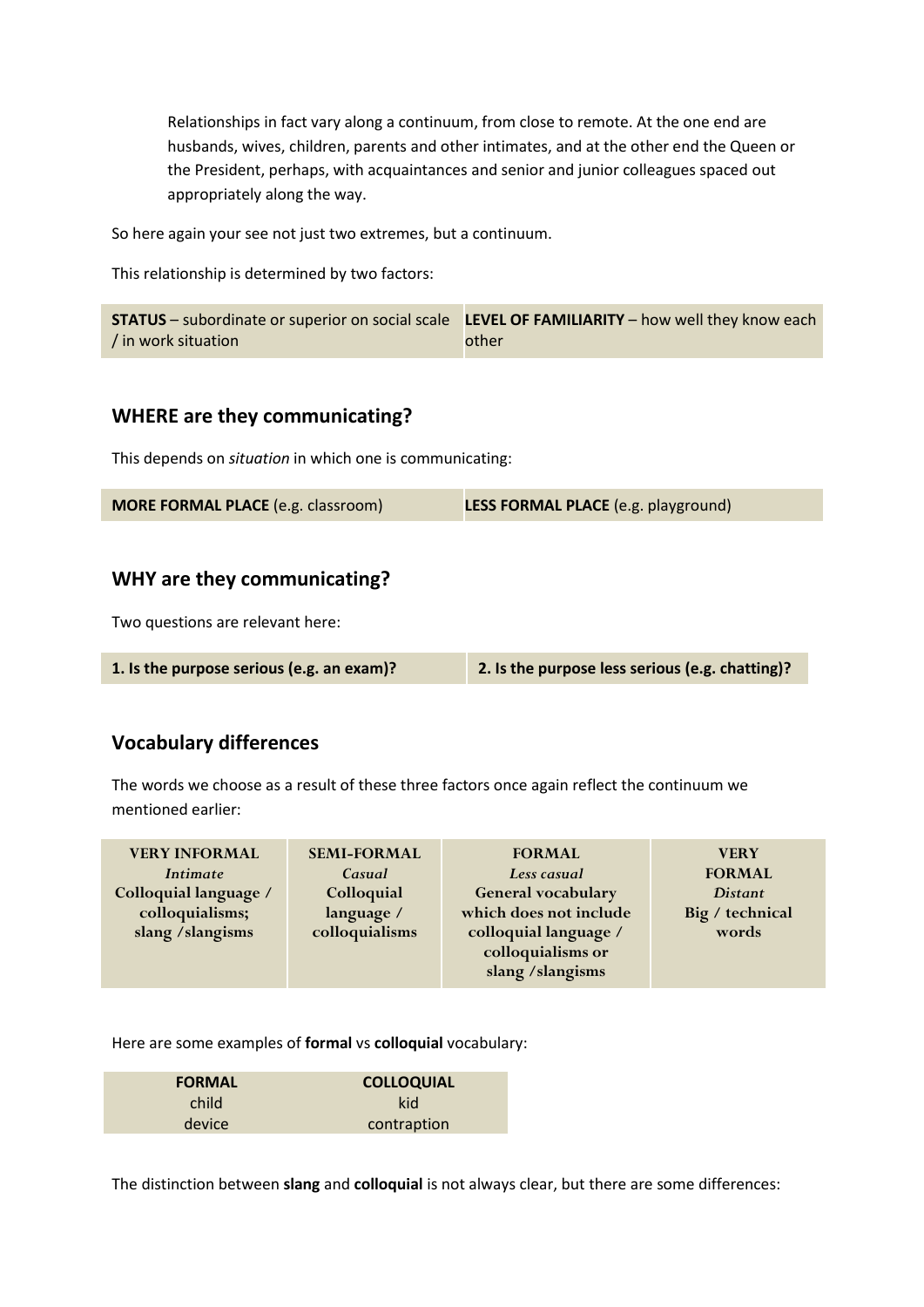- Slang is highly informal; colloquialisms are less informal.
- Colloquialisms are more acceptable than slang in a wider social context.
- Slang is usually short-lived but some items do stick.
- Slang is often limited to a group when it spreads beyond the group that originally uses it, its original users often replace it with other, less recognised, terms to maintain group identity.

#### **Where does slang come from?**

|                | <b>NEW WORDS</b>                                 | <b>Examples:</b><br>bonkers - mad, crazy<br>lank (dated SAE) – adj: good, fantastic; adv: very        |
|----------------|--------------------------------------------------|-------------------------------------------------------------------------------------------------------|
| 2 <sup>1</sup> | <b>NEW MEANINGS FOR</b><br><b>EXISTING WORDS</b> | <b>Examples:</b><br>bunk / do a bunk – abscond from school or work<br>cool – fantastic                |
| 3.             | <b>NEW PHRASES</b>                               | <b>Examples:</b><br>big shot – person of high rank or importance<br>muffin top - bulging bare midriff |
| 4.             | <b>NEW ABBREVIATIONS:</b>                        | <b>Examples:</b><br>aggro (noun) – aggressive behaviour<br>$arb - arbitrary$ , nothing special        |
| 5.             | <b>BORROWING FROM THER</b><br><b>LANGUAGES</b>   | <b>Examples:</b><br>muti – medicine (isiXhosa)<br>bangbroek – coward, 'scaredy cat' (Afrikaans)       |

#### **Using registers**

No register is right or wrong in itself nor better than any other, but one is more *appropriate* than another. It all depends on the *context.* Society – and sometimes cultures – expects you to use the appropriate register. Using slang, for example, is fine when relaxing with friends, but include it in a job application letter and don't hold your breath waiting for a positive answer.

The same applies to how one dresses and behaves – the different contexts expect different types of clothing and behaviour.

#### **Exercise on registers: What kind of English for what type of writing?**

There is no single 'correct' or 'incorrect' type of language. It all depends on the situation and the purpose of the communication. Inappropriate style will 'miss' your target readers because you have not understood the purpose of the text you are writing. It is essential that you use a style that is appropriate for your audience, and that you fully understand the purpose of the text you are writing.

Study the texts below (all the correspondence is imaginary!). Do you consider the style appropriate? Give reasons for your opinion. Use the table at the end of the activity to assist you.